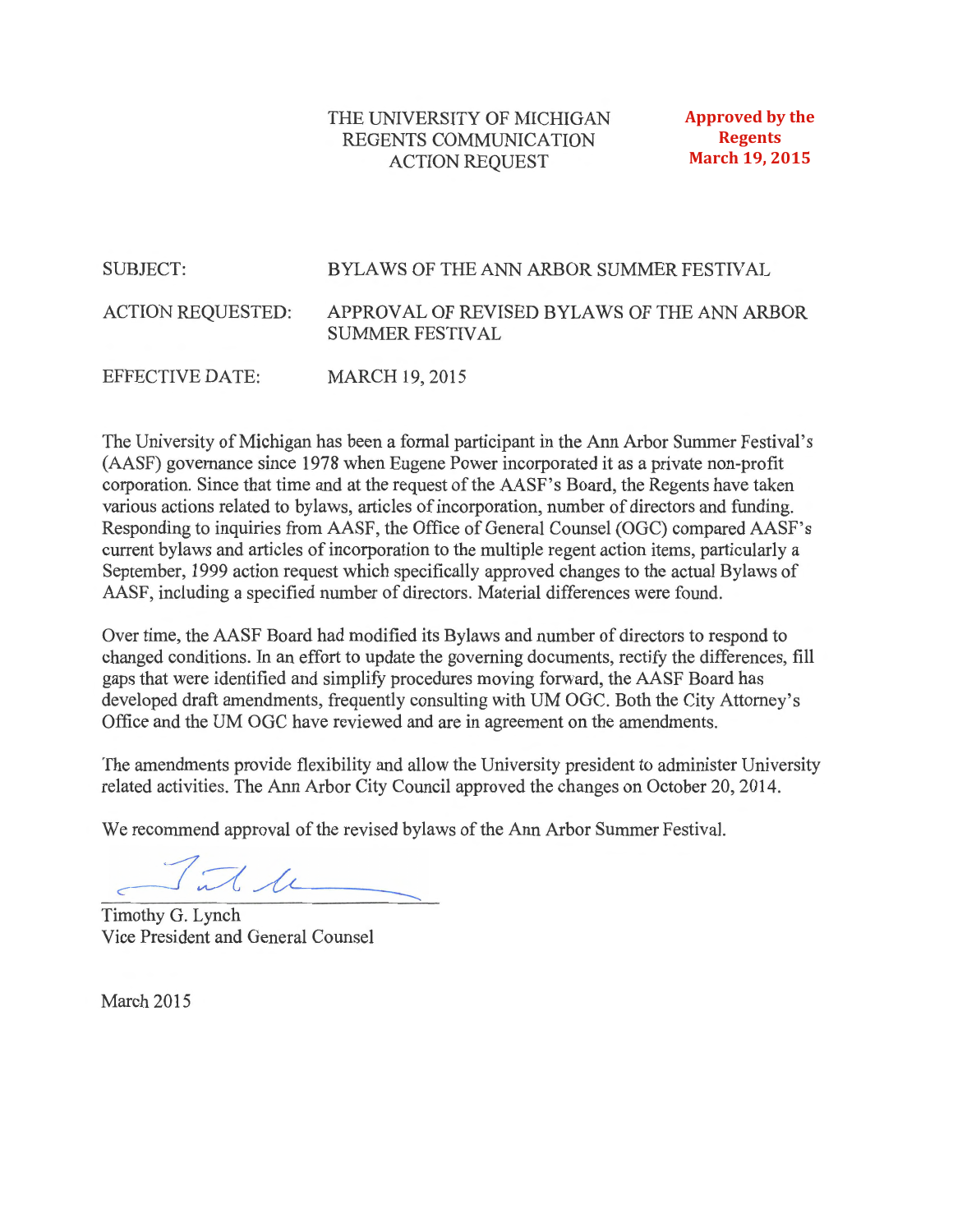# **[Proposed/Revised] BYLAWS OF ANN ARBOR SUMMER FESTIVAL, INC**.

### **ARTICLE I NAME, PRINCIPAL OFFICE, AND REGISTERED AGENT**

**SECTION 1.01 NAME AND PRINCIPAL OFFICE.** The name of the corporation shall be the Ann Arbor Summer Festival, Inc. (the "Festival"), a nonprofit charitable, educational and literary corporation incorporated under the laws of the State of Michigan, and its principal offices shall be in the City of Ann Arbor in the State of Michigan or at such a place as the Board of Trustees shall determine from time to time.

**SECTION 1.02 REGISTERED AGENT.** The Festival shall have and continuously maintain a registered office in the State of Michigan (which may be identical with the principal office) and the Board of Trustees of the Festival shall appoint and continuously maintain in service a registered agent in the State of Michigan, who shall be an individual resident of the State of Michigan or a corporation registered in Michigan, whether for profit or not for profit.

### **ARTICLE II PURPOSES**

**SECTION 2.01 PURPOSES.** The Festival is organized exclusively for charitable, educational, and literary purposes, including for such purposes the making of distributions under Section  $501(c)(3)$  of the Internal Revenue Code of 1954 (or the corresponding provision of any future United States internal revenue law). The Festival was established as and continues to be an equal collaboration between the City of Ann Arbor ("City") and the University of Michigan ("University"). City and University representatives work together throughout the year on the Festival's Board of Trustees and as Festival volunteers to cultivate a mutually beneficial campuscommunity collaboration. The more specific purposes of the Festival are to stimulate, promote and develop interest in the performing arts, to educate the public in the performing arts and to advance the culture in the field of performing arts by means of forming and operating a regional program of the performing arts.

**SECTION 2.02 PURPOSES – NOT LIMITED.** The foregoing enumeration of the purposes of the Festival is made in furtherance, and not in limitation, of the powers conferred upon the Festival by law and is not intended, by the mention of any particular purpose, in any manner to limit or restrict any of the powers of the Festival, other than as provided below.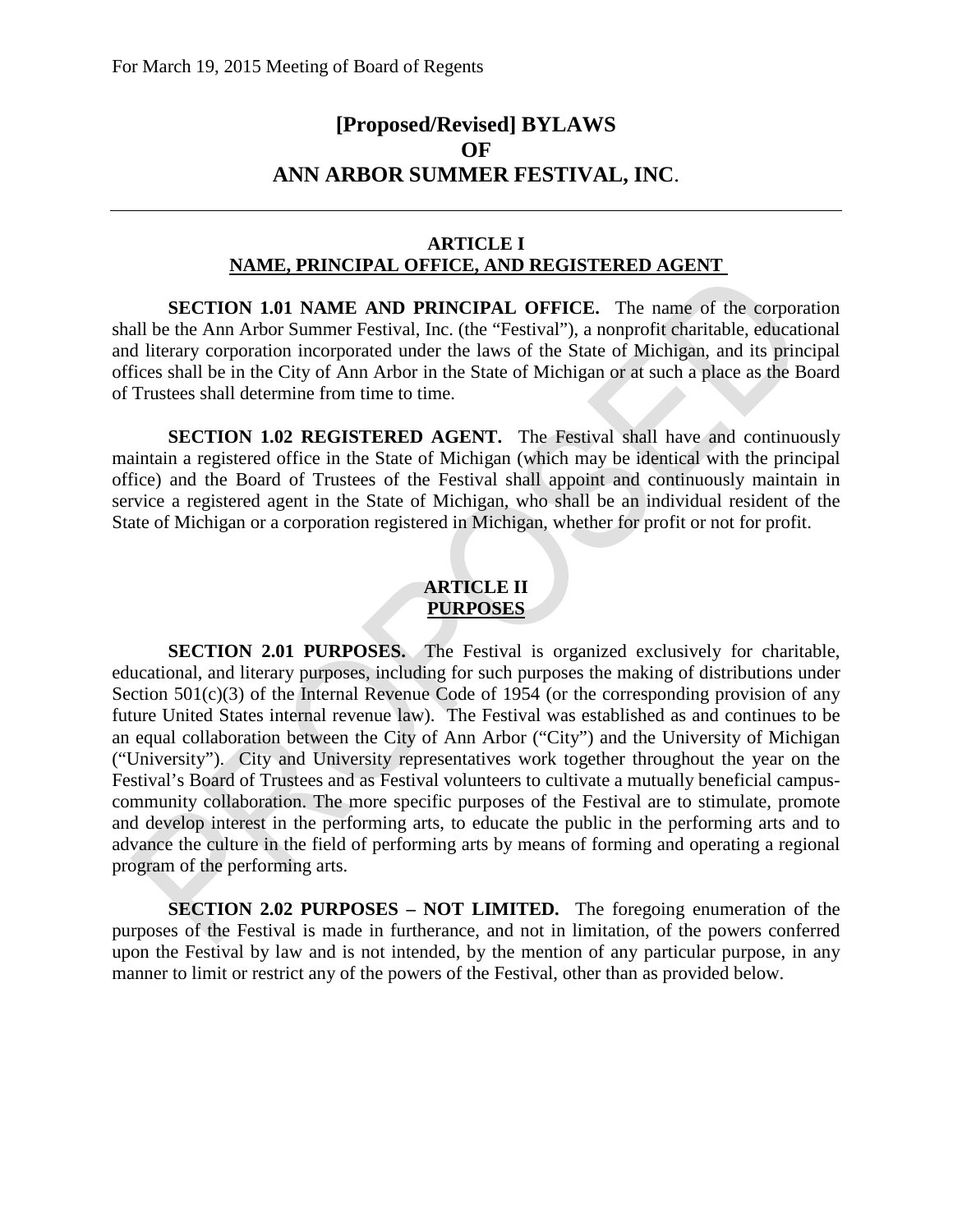**SECTION 2.03 NONPROFIT OPERATION.** The Festival shall be operated exclusively for charitable, educational and literary purposes; no Trustee shall have any interest in or title to the property, funds or earnings of the Festival in the Trustee's individual or private capacity; and no part of its net earnings shall inure to the benefit of any Trustee, officer, member or other private individual. No substantial part of its activities shall consist of carrying on propaganda or otherwise attempting to influence legislation nor shall the Festival participate or intervene in any political campaign on behalf of any candidate for public office.

#### **ARTICLE III GENERAL STRUCTURE**

**SECTION 3.01 ORGANIZED ON A NONSTOCK BASIS.** The Festival is organized upon a nonstock basis as set forth in Article III of the Festival's Articles of Incorporation.

**SECTION 3.02 GOVERNANCE.** The Festival shall be governed by the Board of Trustees, which shall have general authority to supervise, manage and control the Festival in order to further the purposes of the Festival as set forth in Article II. The Festival shall be managed on a day-to-day basis through an Executive Director and an Executive Board comprised of certain key officers and such other individuals pursuant to Articles VI and VII.

## **ARTICLE IV BOARD OF TRUSTEES**

**SECTION 4.01 NUMBER AND COMPOSITION OF TRUSTEES.** The Board of Trustees shall consist of the Trustees having the power to vote, who shall not exceed thirty-four in number. Of these, one shall be an ex officio voting position held by the Mayor of Ann Arbor and one shall be an ex officio voting position held by the Secretary of the University of Michigan or the Secretary's designee. At all times, to the fullest extent possible, the number of Trustees on the Board whose nominations are subject to approval by the City shall equal the number of Trustees whose nominations are subject to approval by the University. The exact number of Trustees shall be determined from time to time by resolution of the Board of Trustees. The Festival Executive Director shall have the right to attend all meetings of the Board of Trustees, except executive sessions.

**SECTION 4.02 NOMINATION PROCESS.** The Board of Trustees shall nominate candidates to the Board on behalf of the City and University and shall seek approval from the City and University of their respective nominations.. The Board of Trustees may appoint a committee to nominate candidates to the Board as provided in Section 9.05. The Board of Trustees shall notify the City Clerk and the Secretary of the University of the names of candidates nominated. The City Council may approve the nomination of City candidates by resolution, or the City shall notify the Festival within 90 days of receipt of the names of candidates nominated if it objects to the nomination of a candidate to the Board of Trustees. The University shall notify the Festival within 90 days of receipt from the Board of Trustees of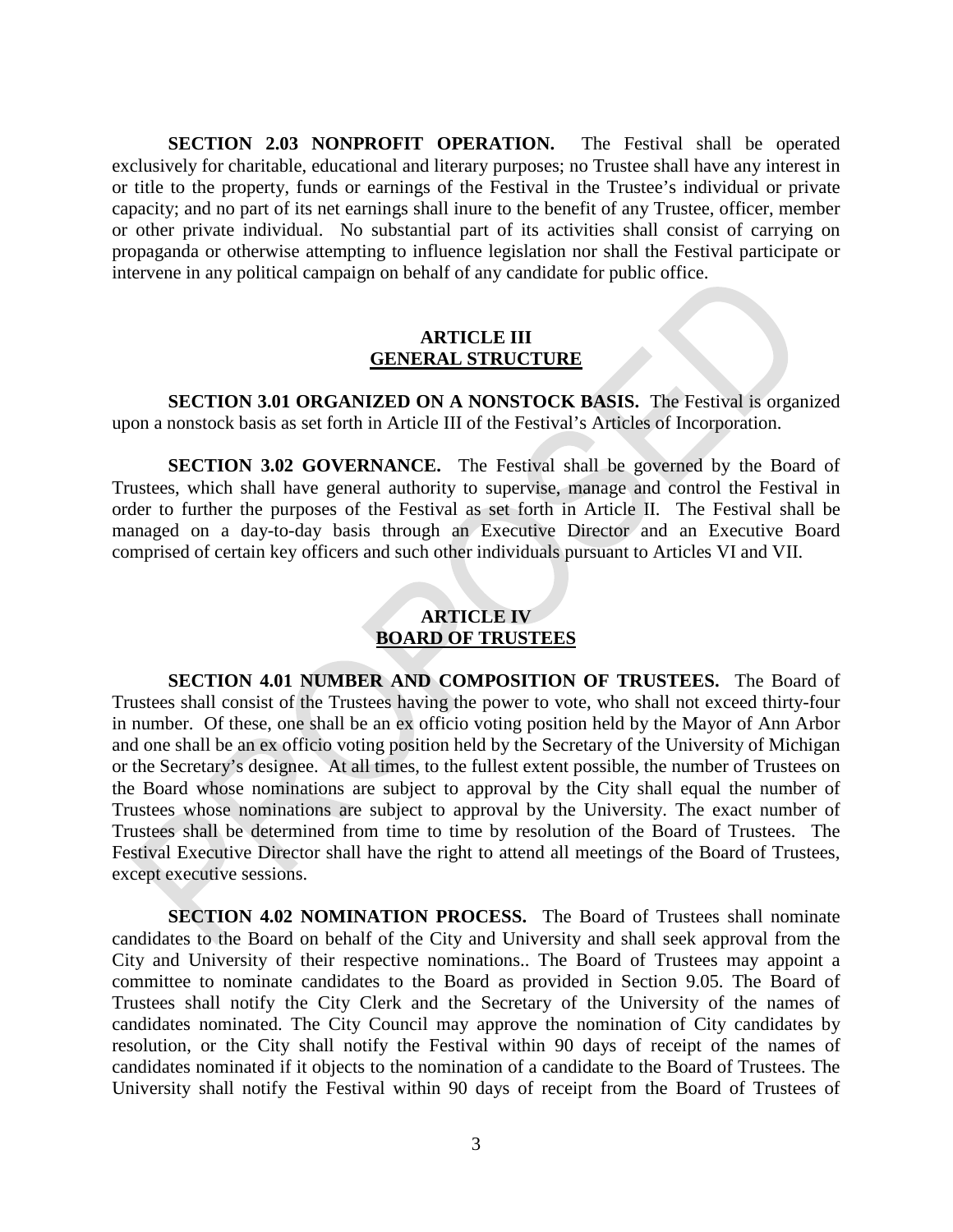names of candidates nominated if it objects to the nomination of a University candidate to the Board. If an objection is made, the Board of Trustees shall nominate a new candidate and follow the preceding procedures until a candidate is accepted without objection.

**SECTION 4.03 ELECTION AND TERMS OF OFFICE.** After nomination under Section 4.02, Trustees shall be elected by the affirmative vote of the majority of the Board of Trustees then in office. Trustees shall be elected for a three-year term and may serve for up to three consecutive three-year terms. Former Trustees shall be eligible for nomination and to stand for election after being off the Board for three consecutive years.

**SECTION 4.04 REMOVAL BY BOARD OF TRUSTEES.** Any Trustee may be removed from office, with or without cause, by the affirmative vote of the majority of the Trustees then in office.

**SECTION 4.05 REMOVAL BY CITY OR UNIVERSITY.** The City may remove from office any Trustee the City approved and the University may remove from office any Trustee the University approved, with or without cause. Removal from office is effective immediately and does not require any additional action by the Board of Trustees.

**SECTION 4.06 VACANCIES.** Vacancies occurring on the Board of Trustees by reason of retirement, removal, death, resignation or other inability to serve as a Trustee approved by the City shall be filled by another person whose nomination is approved by the City. Vacancies occurring on the Board of Trustees by reason of retirement, removal, death, resignation or other inability to serve as a Trustee approved by the University shall be filled by another person whose nomination is approved by the University. The Festival shall provide notice of a vacancy to the City Clerk and the Secretary of the University within 14 days.

The Board of Trustees shall nominate a candidate to fill the vacancy following the process provided in Section 4.02, and shall be elected by the affirmative vote of the majority of the Board of Trustees then in office. Trustees elected to fill a vacancy shall hold office only for the remainder of the vacant term until the next election of Trustees. If elected at the next election, a Trustee first elected to fill a vacancy shall be elected for a full three-year term and may, if elected, serve up to three three-year terms.

**SECTION 4.07 RESIGNATION.** Any Trustee may resign at any time by giving written notice to the President of the Board of Trustees, Secretary, or the Executive Director. The notice shall take effect at the time specified in the notice.

**SECTION 4.08 NON-ASSIGNABILTIY AND TERMINATION.** Trusteeship in the Festival shall not be assignable *inter vivos* by any Trustee, nor shall Trusteeship pass to any personal representative, heir, or devisee. Trusteeship of any Trustee shall cease upon death, resignation, or upon removal action by the Board of Trustees, City, or University.

**SECTION 4.09 COMPENSATION.** No member of the Board of Trustees shall be entitled to any compensation for his or her services as a Trustee; except that the foregoing shall not prevent the Board of Trustees from providing reasonable compensation to a person who is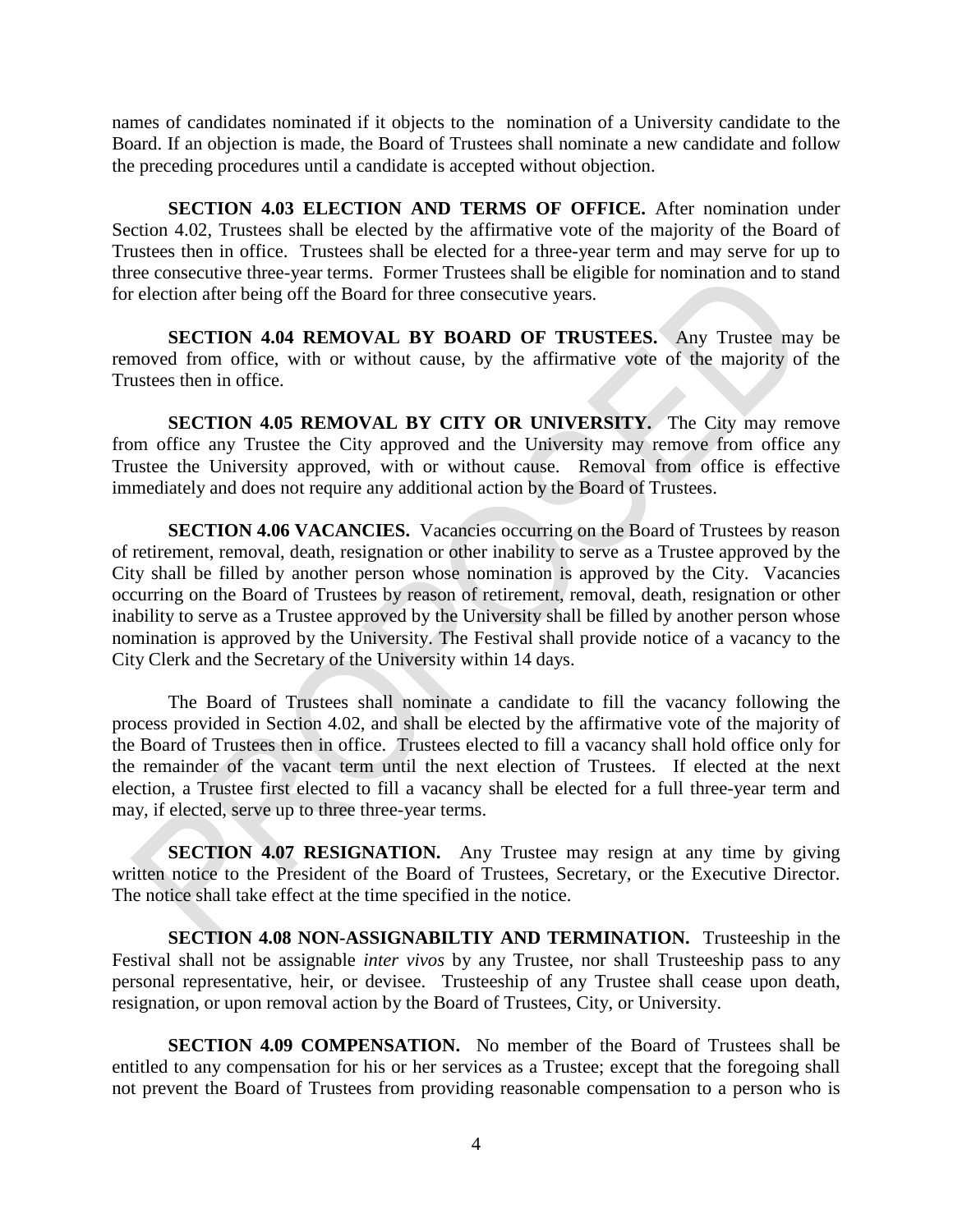serving as a Trustee for special or unusual services which are above and beyond the scope of normal Trustees' services, from reimbursing any Trustee for expenses actually and necessarily incurred in the performance of his or her duties as a Trustee or from entering into a contract directly or indirectly with a Trustee for the providing of goods and/or services to the Festival, if the contract is in the best interest of the Festival and on fair and reasonable terms.

#### **ARTICLE V MEETINGS OF THE BOARD OF TRUSTEES**

**SECTION 5.01 ANNUAL MEETING.** The Board of Trustees shall meet during the month of September each year, at the date, time and place as the Board of Trustees may determine, for the purpose of electing successors to each of the Trustees whose term shall expire in that year, electing officers and considering business as may properly be brought before the meeting.

**SECTION 5.02 REGULAR AND SPECIAL MEETINGS.** In addition to the annual meeting, there shall be at least four regular meetings of the Board of Trustees each year. Regular meetings may be held at times and places as the Board of Trustees may from time to time determine at a prior meeting or as shall be directed or approved by the vote or written consent of all of the Trustees. Special meetings of the Board of Trustees may be called by the President of the Board and shall be called by the President or Secretary upon written request of any four Trustees.

**SECTION 5.03 NOTICES.** Written notice of the annual meeting shall be mailed or provided by e-mail to each Trustee not less than 10 or more than 60 days prior to the date set for the meeting. Three days written notice shall be given for the special meetings of the Board of Trustees, and the notice shall state the time, place and purpose or purposes of the meeting. Except as otherwise provided by law, no notice shall be required for regular meetings of the Board of Trustees or for adjourned meetings, whether annual, regular or special.

**SECTION 5.04 WAIVER OF NOTICE.** Notice of the time, place and purpose of any meeting of the Board of Trustees or committee of the Board of Trustees may be waived by email or other writing, either before or after the meeting, or in another manner as may be permitted by the laws of Michigan. Attendance of a person at any meeting of the Board of Trustees or of a committee of the Board of Trustees constitutes a waiver of notice of the meeting except when the person attends the meeting for the express purpose of objecting, at the beginning of the meeting, to the transaction of any business because the meeting is not lawfully called or convened.

**SECTION 5.05 QUORUM.** Half of the total number of Trustees then in office, or of the members of a committee thereof, constitutes a quorum for the transaction of business. The vote of a majority of the Trustees present at any meeting at which there is a quorum shall be the act of the Board of Trustees or of the committee, as the case may be, unless a greater number is required by these Bylaws or by the laws of Michigan.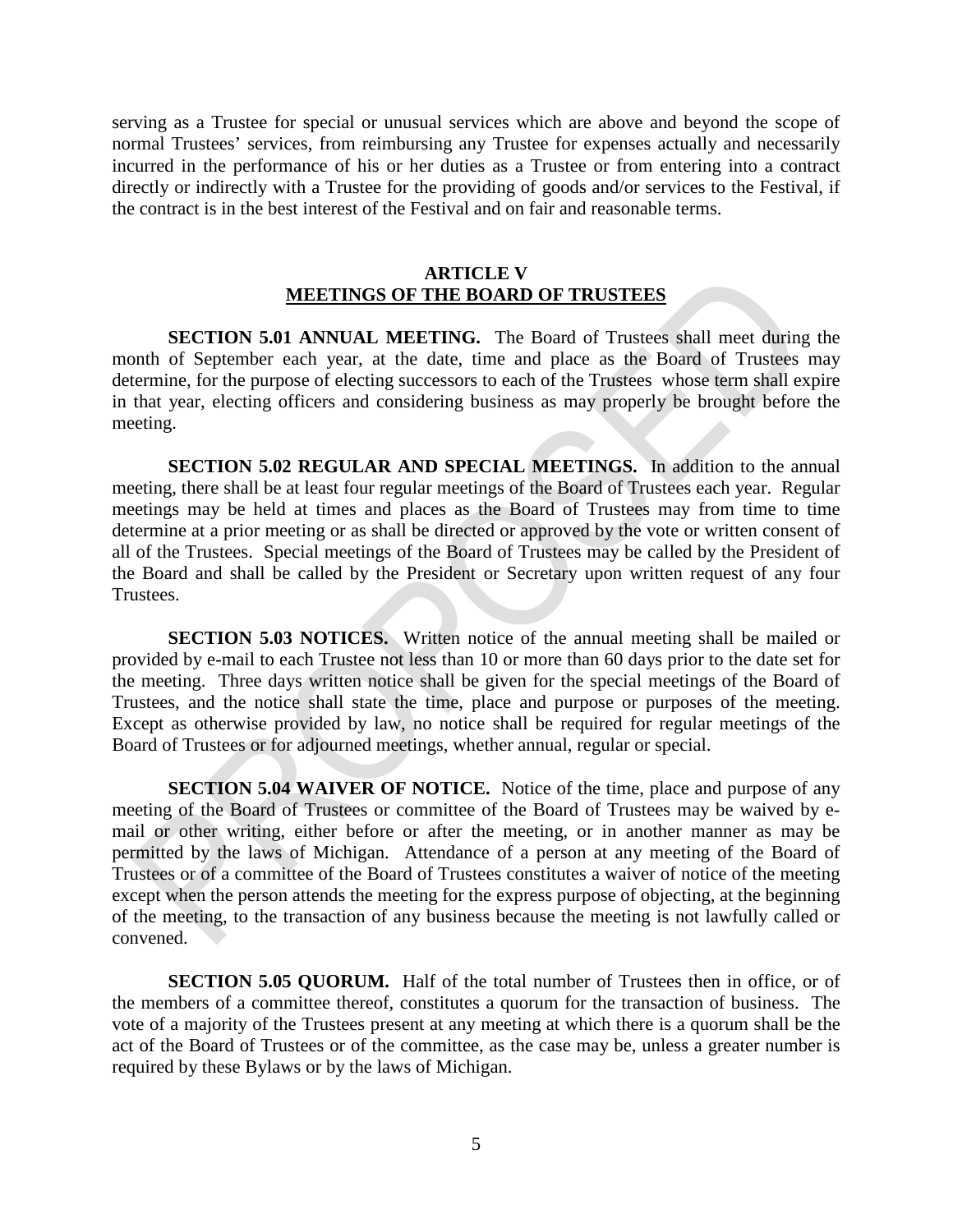**SECTION 5.06 PARTICIPATION IN MEETINGS REMOTELY.** A member of the Board of Trustees may participate in a meeting by means of telephone conference or other communications equipment by means of which all persons participating in the meeting can hear each other. All persons shall be advised of the communications equipment being used and the names of the persons in the conference shall be divulged to all persons. Participation in the meeting in this manner constitutes presence in person at the meeting.

**SECTION 5.07 ACTION WITHOUT A MEETING.** Any action required or permitted to be taken at a meeting of the Board of Trustees may be taken without a meeting if, before or after the action, all of the Trustees then in office severally or collectively consent thereto in writing. The written consents shall be filed with the minutes of the proceedings of the Board of Trustees and shall have the same effect as a vote of the Trustees for all purposes.

**SECTION 5.08 PARLIAMENTARY PROCEDURE.** The rules contained in the current edition of Robert's Rules of Order Newly Revised shall guide the Board of Trustees; however, parliamentary procedure shall be flexible and may be adjusted in the President's discretion to best serve the needs of the Board of Trustees. No parliamentary procedure shall be followed that is inconsistent with these bylaws and the Board of Trustees shall not adopt or follow any operating rules, regulations, or guidelines not expressly allowed by these bylaws.

### **ARTICLE VI DUTIES AND POWERS OF BOARD OF TRUSTEES**

**SECTION 6.01 POWERS OF BOARD.** The Board of Trustees shall have charge, control and management of the business, property, affairs and funds of the Festival and shall have the power and authority to do and perform all acts and functions not inconsistent with these bylaws, the Articles of Incorporation or the laws of Michigan. In addition to and not in limitation of all powers, express or implied, now or hereafter conferred upon boards of directors or trustees of nonprofit corporations, the Board of Trustees shall have the power to borrow or raise money for corporate purposes; to issue bonds, notes or debentures; to secure such obligations by mortgage or other lien upon any or all of the property of the corporation, whether at the time owned or thereafter acquired; and to guarantee the debt of any affiliated or subsidiary nonprofit corporation or other entity, whenever the same shall be in the best interests of the corporation and in furtherance of its purposes.

**SECTION 6.02 APPOINTMENT OF AUDITORS.** The Board of Trustees shall annually appoint independent accountants to examine and render a report on the financial statements of the Festival as of the close of each fiscal year.

### **ARTICLE VII OFFICERS**

**SECTION 7.01 SELECTION AND NUMBER.** All nominations for officers shall be made by the Nominating Committee after consultation with the Executive Committee. The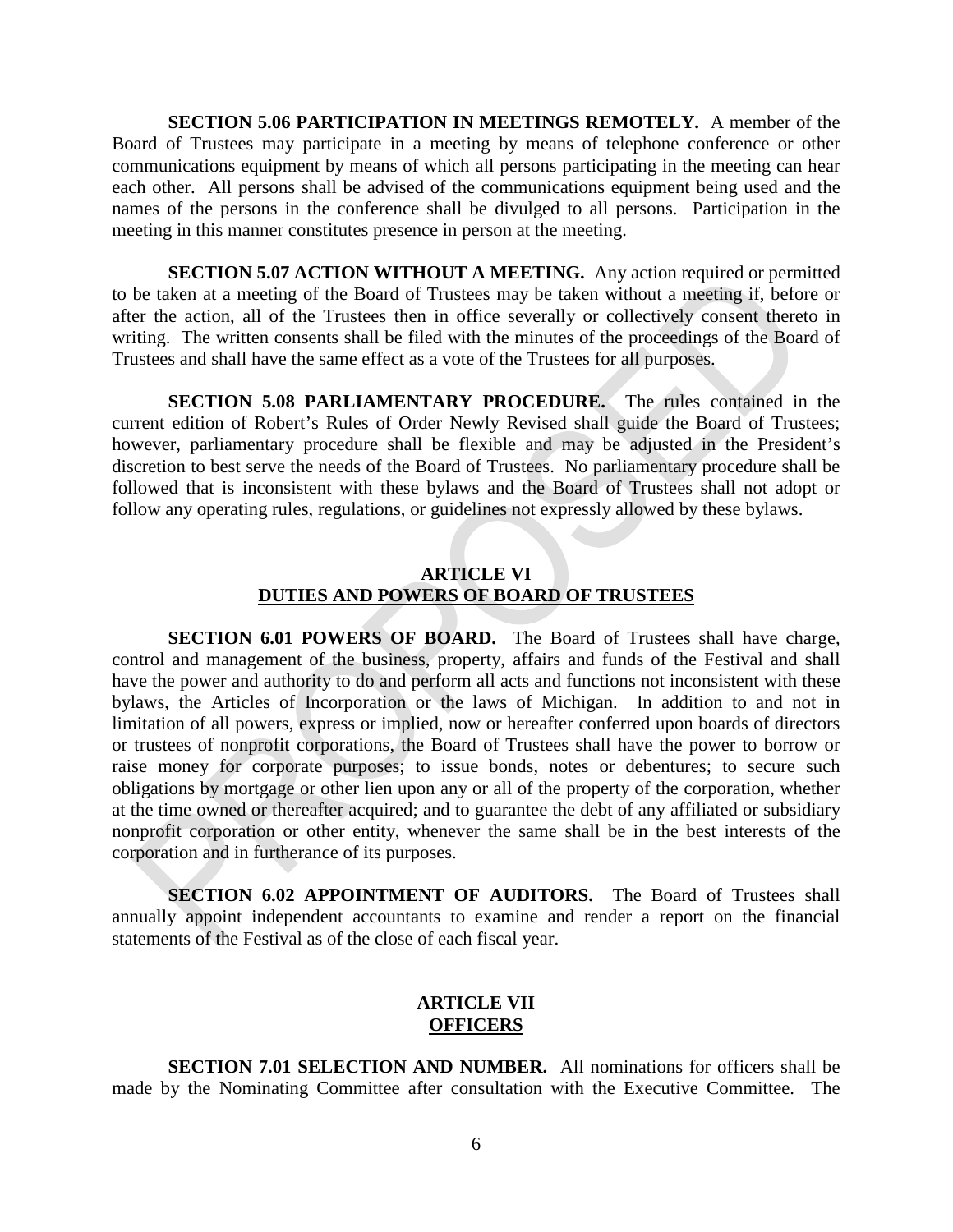Board of Trustees shall elect a President, a Secretary, a Treasurer, and one or more Vice Presidents, and may elect an Assistant Secretary and/or an Assistant Treasurer. The President and Treasurer shall be Trustees, and other officers may also be Trustees. Any two of the above offices, except those of President and Treasurer, may be held by the same person, but no officer shall execute, acknowledge, or verify an instrument in more than one capacity.

**SECTION 7.02 TERM OF OFFICE, RESIGNATION AND REMOVAL.** An officer shall hold office for the term for which the officer is elected and until the officer's successor is elected, or until the officer's resignation or removal. An officer may resign by written notice to the President of the Board of Trustees, Secretary, or the Executive Director. The resignation is effective upon its receipt or at a subsequent time specified in the notice of resignation. An officer may be removed with or without cause by an affirmative vote of the Board of Trustees then in office. The removal of an officer shall be without prejudice to the officer's contract rights, if any. The election of an officer does not of itself create contract rights.

**SECTION 7.03 TERM OF OFFICE OF THE PRESIDENT.** The President shall be elected to a term of one year and may stand for election for a second year at the next annual meeting. No Trustee shall serve more than two consecutive years as President of the Board.

**SECTION 7.04 TERM OF OFFICE OF VICE PRESIDENT(S).** The sole Vice President, if only one vice president is elected, or the first Vice President, if two or more vice presidents are elected, shall be elected for a term of one year. The sole Vice President or First Vice President is expected to run for a second year as Vice President and then expected to succeed to the Presidency. Accordingly, before nominating an individual to serve as the sole or First Vice President, the Nominating Committee shall discuss with the prospective nominee his or her willingness to commit to serve the Festival as a Board Trustee, First Vice President and, if elected, President for a total of four years.

Additional Vice Presidents, if any, shall be elected for a term of one year.

**SECTION 7.05 TERM OF OFFICE OF THE TREASURER AND SECRETARY.**  The Treasurer and Secretary shall be elected to a term of one year and may be elected for one or more additional one-year terms.

**SECTION 7.06 VACANCIES.** The Board of Trustees may fill any vacancies in any office occurring for whatever reason. Nominations and elections for vacancies shall be made as described in Section 7.01 above.

#### **ARTICLE VIII DUTIES OF OFFICERS**

**SECTION 8.01 AUTHORITY.** All officers, employees and agents of the Festival shall have such authority and perform such duties in the conduct and management of the business and affairs of the Festival as may be designated by the Board of Trustees and these Bylaws.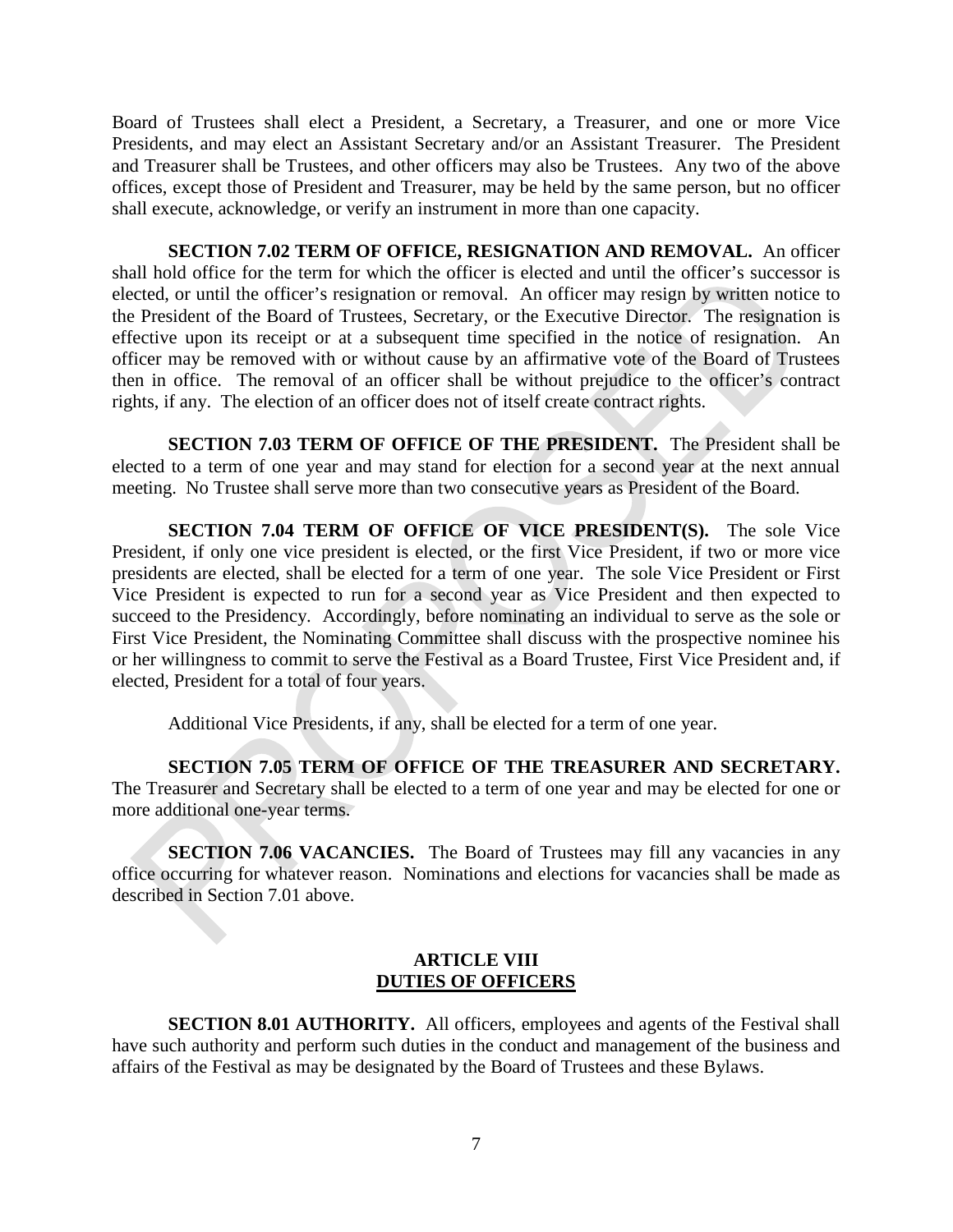**SECTION 8.02 PRESIDENT.** The President shall be the chief executive officer of the Festival and shall see that all orders and resolutions of the Board of Trustees are carried into effect, and shall have the general powers of supervision and management usually vested in the chief executive officer of a corporation. The President shall be the Chairman of the Board of Trustees and shall preside at all Board meetings at which the President is present. The President shall, in addition, chair meetings of the Executive Committee. The President shall be an ex officio member of the Nominating Committee.

**SECTION 8.03 THE SOLE OR FIRST VICE PRESIDENT.** The sole or First Vice President shall, in the absence or disability of the President, perform the President's duties and exercise the President's powers and shall perform other duties as the Board of Trustees or the President may from time to time prescribe.

As provided in Section 7.04, the sole or First Vice President is expected to succeed to the Presidency. During his or her first year in office, the sole or First Vice President shall have no defined duties, but shall be expected to become familiar with the charge and undertakings of the various Festival standing committees and ad hoc committees, if any, and attend Executive Committee meetings. During the second year in office, the sole or First Vice President shall, in consultation with the President, take such responsibilities and perform such activities as the sole or First Vice President, the President and/or the Executive Committee agree.

**SECTION 8.04 OTHER VICE PRESIDENTS.** The duties of additional vice presidents, if any, shall be as assigned by the President and/or the Executive Committee from time to time.

**SECTION 8.05 SECRETARY.** The Secretary shall attend all meetings of the Board of Trustees and shall ensure that all votes and minutes of all proceedings are recorded in a book to be kept for that purpose. The Secretary shall give or cause to be given notice of meetings of the Board of Trustees as required by these Bylaws. The Secretary shall ensure that the seal of the Festival is kept in safe custody (if a seal is adopted by the Board of Trustees) and, when authorized by the Board, shall affix the same to any instrument requiring it, and when so affixed it shall be attested to by the Secretary's signature, or by the signature of the Treasurer or an Assistant Secretary. The Secretary may delegate any of the Secretary's duties, powers and authorities to an Assistant Secretary, unless the delegation is disapproved by the Board of Trustees.

**SECTION 8.06 TREASURER.** The Treasurer shall oversee the custody of the corporate funds and securities; shall oversee the keeping of full and accurate accounts of receipts and disbursements in books of the Festival; and shall ensure the deposit of all moneys and other valuable effects in the name and to the credit of the Festival in such depositories as may be designated by the Board of Trustees. The Treasurer shall cause to be rendered to the President and the Board of Trustees whenever the President or the Board may require it, an account of the Treasurer's financial transactions and of the financial condition of the Festival. The Treasurer may delegate any of the Treasurer's duties, powers and authorities to an Assistant Treasurer unless the delegation is disapproved by the Board of Trustees.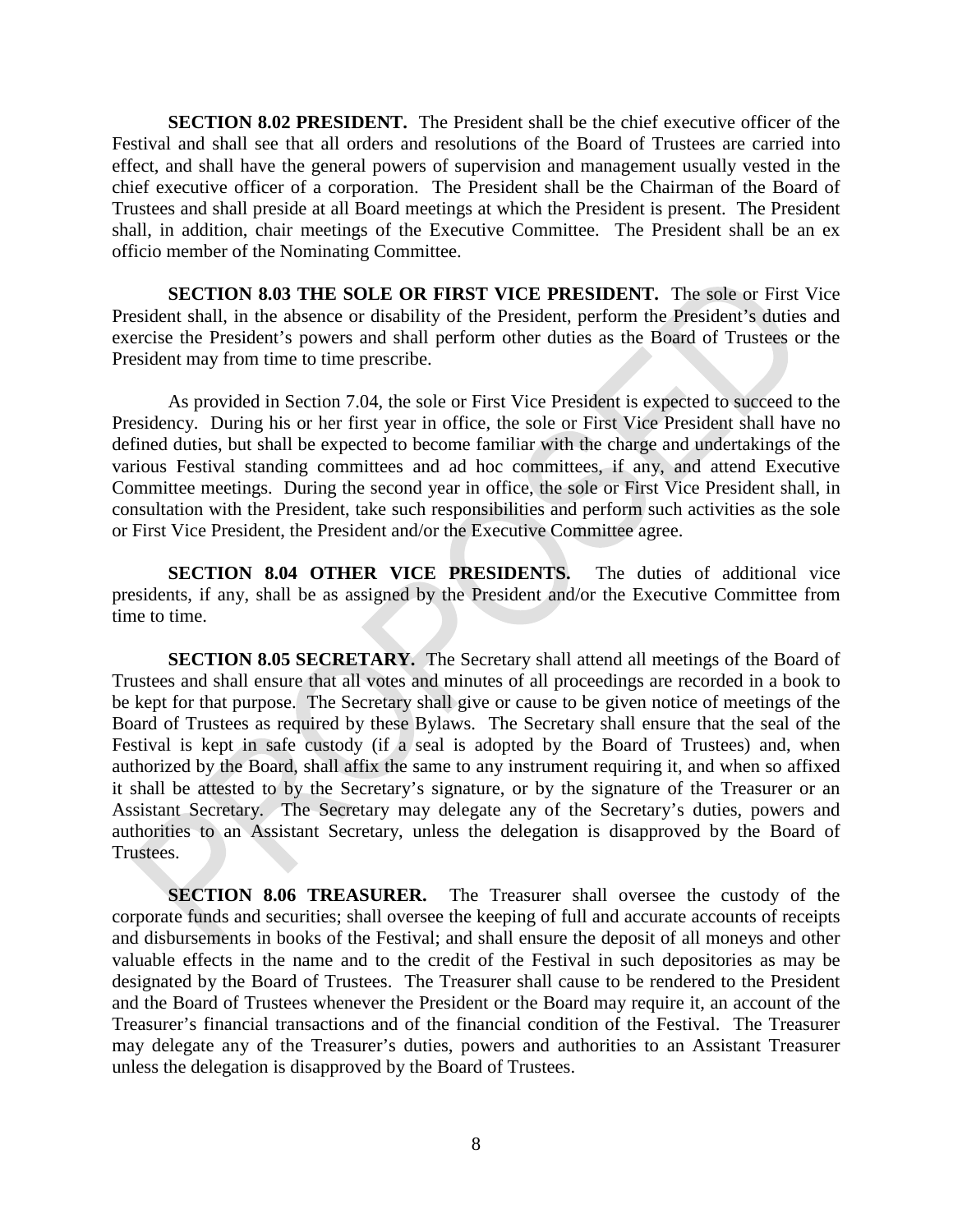**SECTION 8.07 ASSISTANT SECRETARY AND ASSISTANT TREASURER.** The Assistant Secretary shall perform the duties and exercise the powers and authorities of the Secretary in case of the Secretary's absence or disability. The Assistant Treasurer shall perform the duties and exercise the powers and authorities of the Treasurer in case of the Treasurer's absence or disability. The Assistant Secretary and Assistant Treasurer shall also perform other duties as may be delegated to them by the Secretary and Treasurer, respectively, unless the delegation is disapproved by the Board of Trustees, and also other duties as the Board of Trustees may prescribe.

#### **ARTICLE IX COMMITTEES**

**SECTION 9.01 EXECUTIVE COMMITTEE.** The Board of Trustees may, by resolution passed by a majority of Trustees then in office, appoint three or more Trustees as an executive committee to exercise all powers and authorities of the Board in management of the business and affairs of the Festival, provided, however, that the committee shall not have power or authority to:

- (a) Amend the Articles of Incorporation;
- (b) Adopt a plan or agreement of merger or consolidations;
- (c) Recommend or approve the sale, lease or exchange of all or substantially all of the Festival's property and assets or recommend its dissolution;
- (d) Amend these Bylaws;
- (e) Fill vacancies in the Board of Trustees; or

**SECTION 9.02 OTHER COMMITTEES.** The Board of Trustees from time to time may, by resolution, appoint additional committees of two or more Trustees to have the authority as shall be specified by the Board in the resolution making the appointments. The Board of Trustees may designate one or more Trustees as alternate members of any committee who may replace an absent or disqualified member at any meeting thereof.

**SECTION 9.03 PARTICIPATION IN MEETINGS REMOTELY.** A member of the Executive Committee or any committee designated by the Board may participate in a meeting by means of telephone conference or other communications equipment by means of which all persons participating in the meeting can hear each other. All persons shall be advised of the communications equipment being used and the names of the persons in the conference shall be divulged to all persons. Participation in the meeting in this manner constitutes presence in person at the meeting.

**SECTION 9.04 ACTION WITHOUT A MEETING.** Any action required or permitted to be taken at a meeting of the Executive Committee or any committee designated by the Board may be taken without a meeting if, before or after the action, all of the committee members then in office or all of the committee members severally or collectively consent thereto in writing.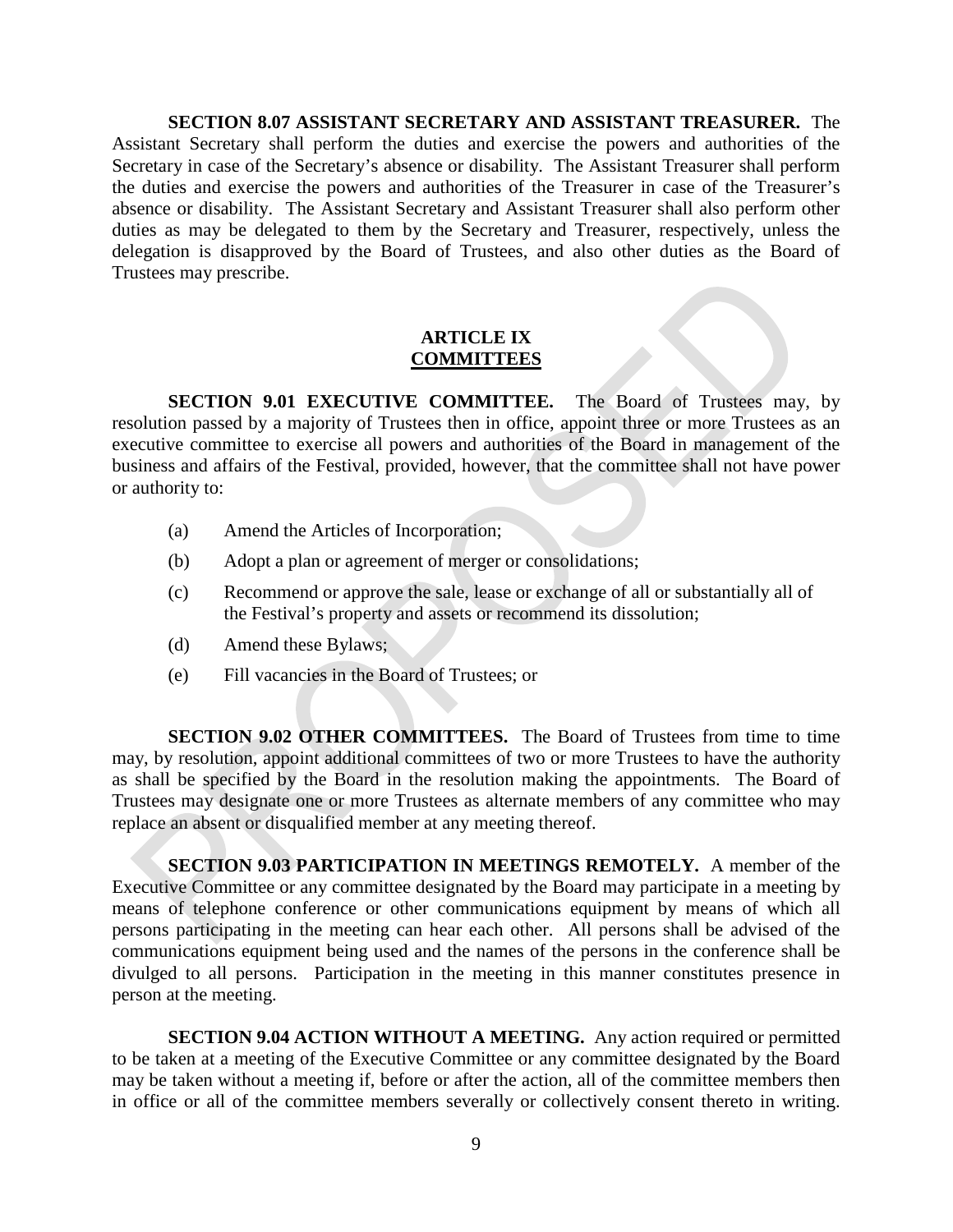The written consents shall be filed with the minutes of the proceedings of the committee and shall have the same effect as a vote of the committee for all purposes.

**SECTION 9.05 NOMINATING COMMITTEE.** The Board of Trustees shall appoint a nominating committee having at least two Trustees to propose nominations of Trustees and officers.

#### **ARTICLE X FESTIVAL EXECUTIVE DIRECTOR**

**SECTION 10.01 FESTIVAL EXECUTIVE DIRECTOR.** The Festival Executive Director shall be selected by the Board of Trustees or a duly authorized committee as the chief operating officer of the Festival responsible to the President and shall have general powers of supervision and management over the day-to-day operations of the Festival.

### **ARTICLE XI INDEMNIFICATION**

**SECTION 11.01 SCOPE OF INDEMNIFICATION.** The Festival shall indemnify its Trustees, officers, and non-Trustee volunteers to the maximum extent permitted by law for any claim brought against them provided the person acted in good faith and in a manner the person reasonably believed to be in or not opposed to the best interests of the Festival and, with respect to any criminal action or proceeding, had no reasonable cause to believe that the conduct was unlawful. Without limiting the foregoing, the Festival shall indemnify, to the fullest extent authorized or permitted by law, any person, and the person's heirs and legal representatives, who is made or threatened to be made a party to any action, suit or proceeding (whether civil, criminal, administrative or investigative and whether formal or informal) whether brought by or in the right of the Festival or otherwise, by reason of the fact that the person is or was a Trustee, officer, employee, non-Trustee volunteer, or agent of the Festival or the person served on any formally constituted advisory body or committee of the Festival or the Board of Trustees, or that the person is or was serving at the request of the Festival as a trustee, partner, shareholder, member, officer, director, employee, non-Trustee volunteer, or agent of any other foreign or domestic corporation, business corporation, partnership, joint venture, trust, association, or any other enterprise against expenses (including attorney's fees), judgments, penalties, fines, and amounts paid in settlement, actually and reasonably incurred by the person in connection with the action, suit or proceeding.

**SECTION 11.02 PROCEDURAL AUTHORIZATION.** Any indemnification under Section 11.01 (unless ordered by a court) shall be made by the Festival only as authorized in the specific case but shall not be arbitrarily denied. The Festival must determine that indemnification of the person is proper in the circumstances because the person has met the applicable standard of conduct set forth in Section 11.01. The determination shall be made in any of the following ways: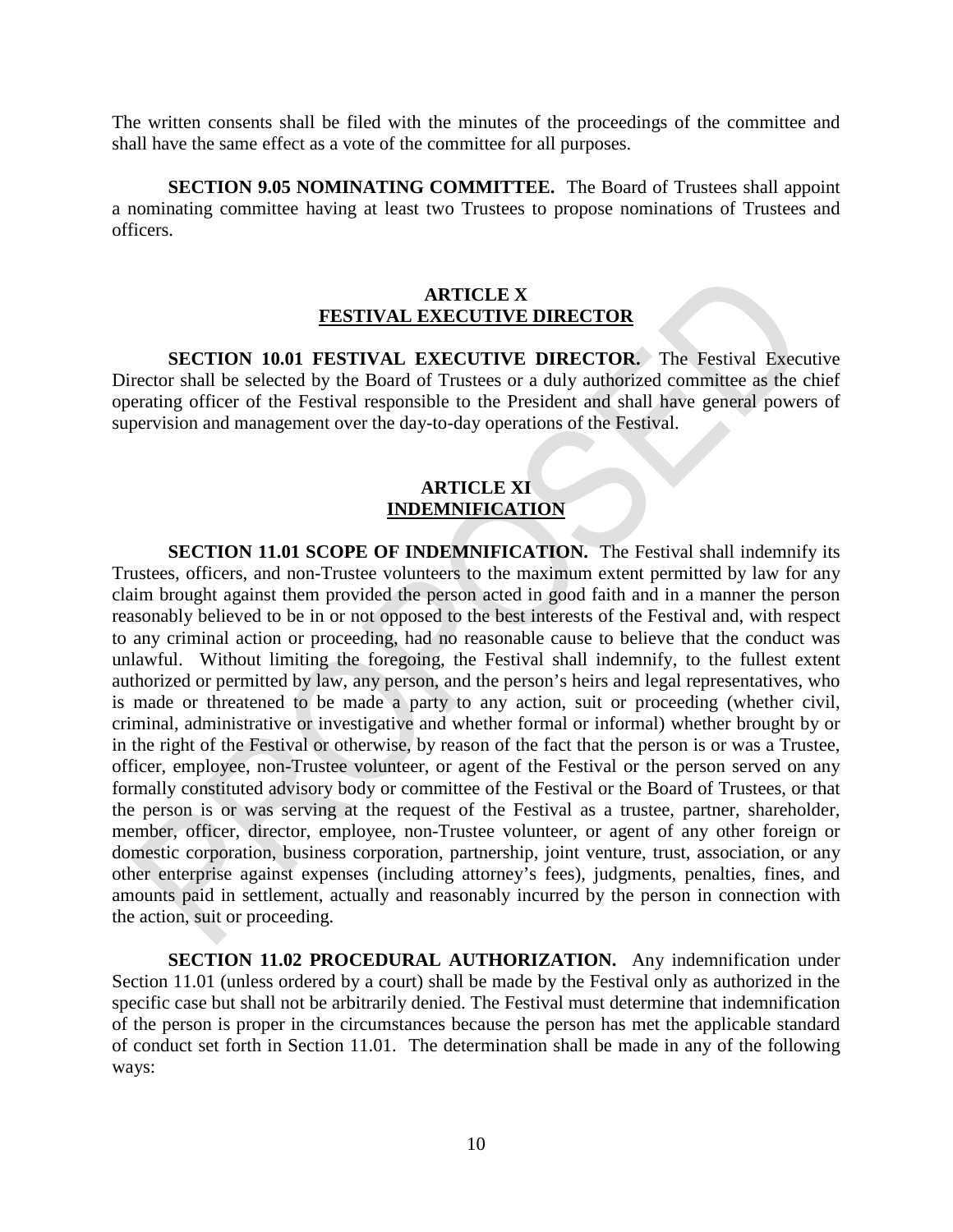- (a) By a majority vote of a quorum of the Board of Trustees consisting of trustees who are not parties to the action, suit, or proceeding.
- (b) If the quorum described in clause (a) above is not obtainable, by a committee of Trustees who are not parties to the action. The committee shall consist of not less than two disinterested Trustees.
- (c) By independent legal counsel in a written opinion.

**SECTION 11.03 LIABILITY INSURANCE.** Notwithstanding the foregoing, the indemnification provided to any person described in Section 8.01 of the Bylaws shall be only in excess of any valid and collectible insurance or other source of indemnification available for the benefit of the person, including without limitation, any benefit available under any insurance of the Festival, and no rights of subrogation are intended to be created hereby. Notwithstanding any limit on indemnification under applicable law, the Festival may purchase and maintain insurance on behalf of any person described in Section 11.01 of the Bylaws against any liability asserted against the person or incurred by the person in any Festival capacity or arising out of the person's status as such, whether or not the Festival would otherwise have the power to indemnify the person against such liability under the circumstances.

**SECTION 11.04 CHANGES IN MICHIGAN LAW.** If there are any changes in the Michigan statutory provisions applicable to the Festival and relating to the subject matter of this article, the indemnification to which any person shall be entitled shall be determined by the changed provisions, but only to the extent that the change permits the corporation to provide broader indemnification rights than the provisions permitted the Festival to provide before the change.

### **ARTICLE XII TERMINATION OF PARTICIPATION IN FESTIVAL**

**SECTION 12.01 TERMINATION.** The City or University, by vote of the City Council or University Regents respectively, may terminate its participation in the governance of the Festival upon written notice to the Festival's Executive Director. The termination will not become effective until at least six (6) months after receipt by the Festival's Executive Director of the written notice provided by the City or University.

**SECTION 12.02 PROVISIONS PERTAINING TO TERMINATING COLLABORATION.** Upon the effective date of the termination of the participation in the governance of the Festival by the City or University, those provisions of the Bylaws and Articles of Incorporation pertaining to the terminating entity shall be considered void and no longer unenforceable as to the terminating entity only. All other provisions of the Bylaws and Articles of Incorporation are valid and enforceable and shall remain in effect.